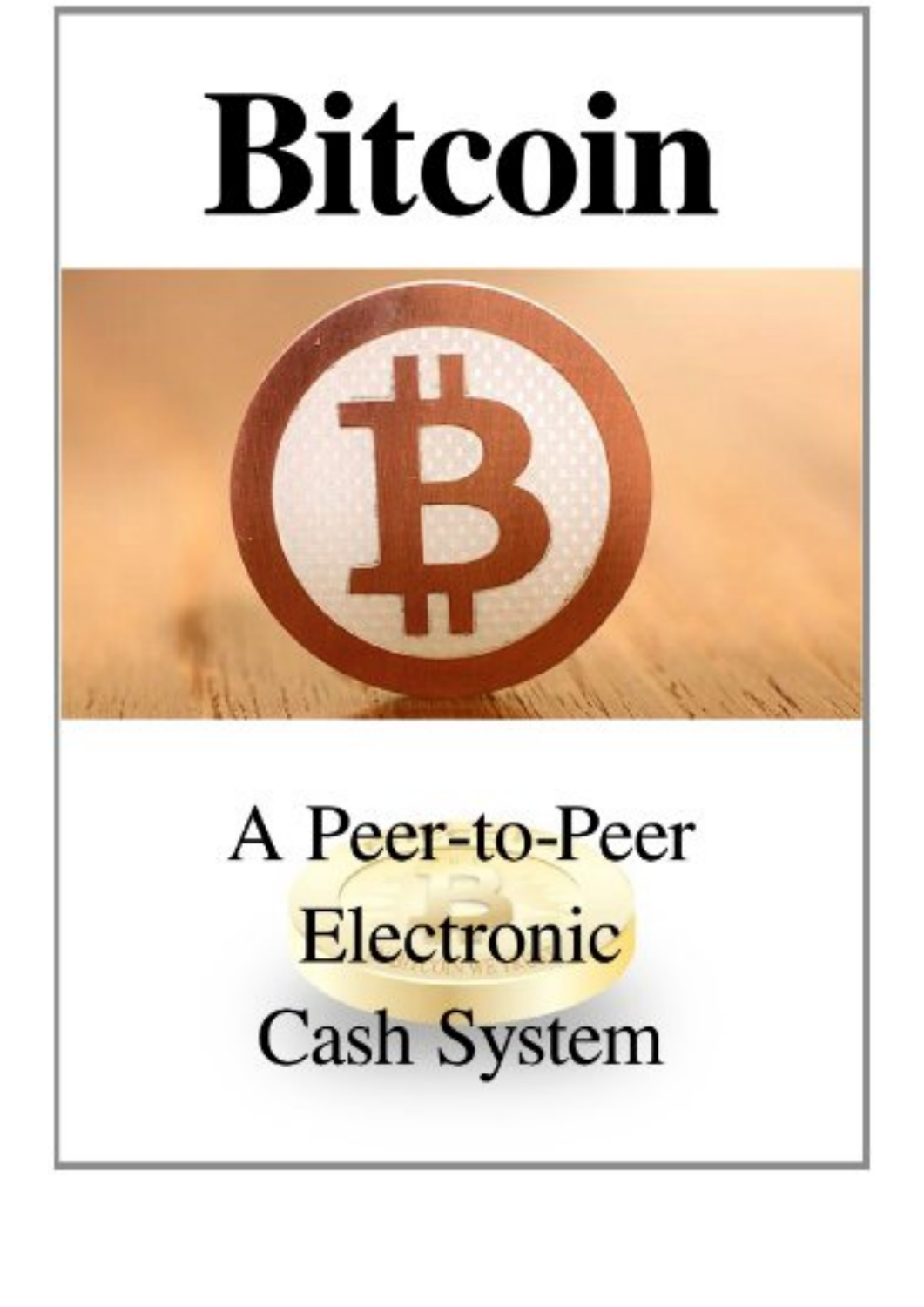*Satoshi Nakamoto*

## **Bitcoin: A Peer-to-Peer Electronic Cash System [Illustrated]**

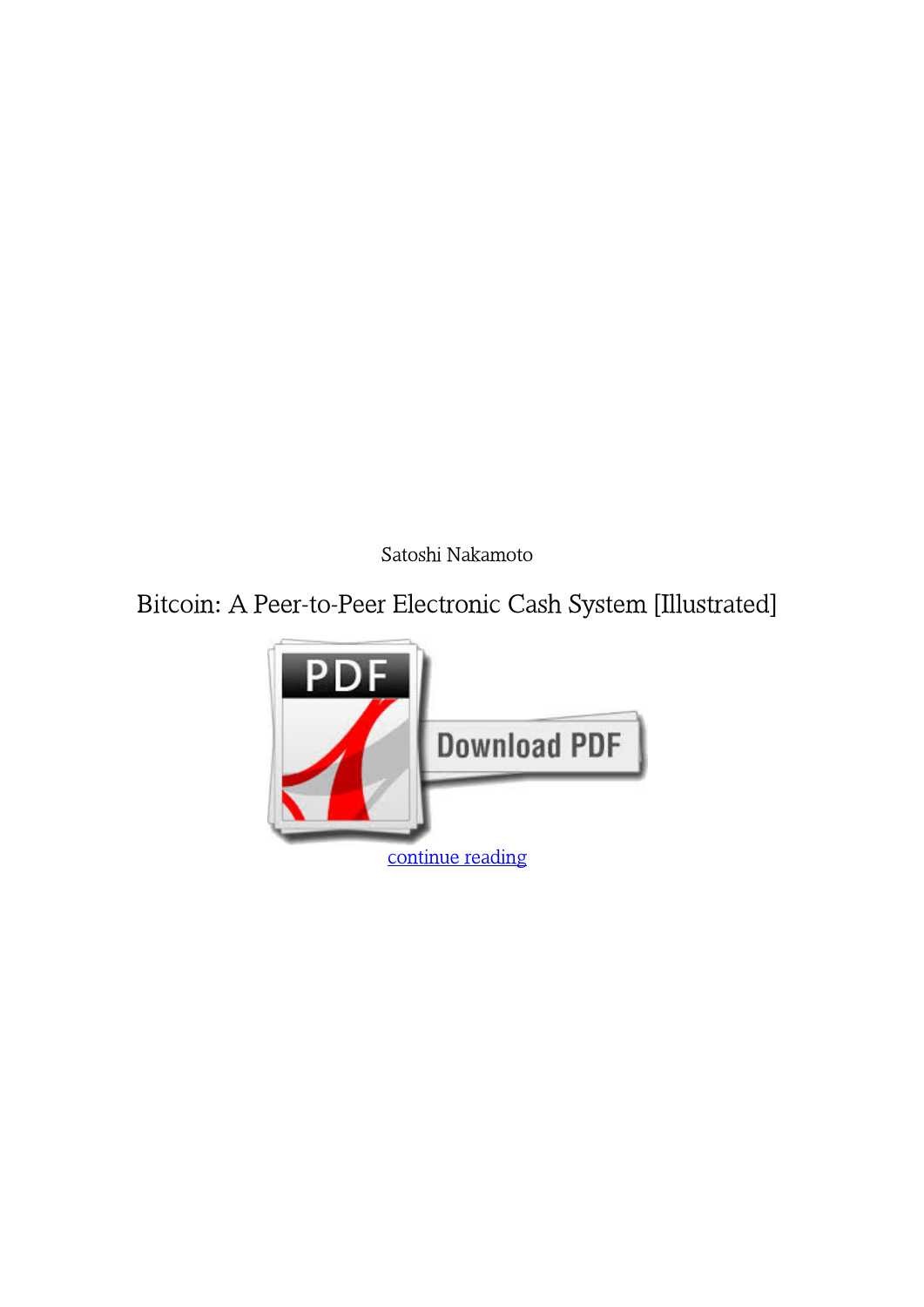Bitcoin is a free open source peer-to-peer electronic money system that is completely decentralized, with no need for a central server or trusted parties. Users contain the crypto keys to their own money and transact straight with each other, by using a P2P network to check on for double-spending.



[continue reading](http://bit.ly/2Tge8Fv)

Bitcoin's book of Genesis This is actually the now famous "white paper" compiled by Satoshi Nakamoto introducing Bitcoin.However, after reading it once or twice, I do will have a better grasp of why is Bitcoin a store of wealth (money) and not simply another currency or payment program like PayPal--and that distinction is definitely essential. I don't pretend to comprehend everything, and haven't taken enough time to play with the mathematic formulas therein. Fundamentally, the block-chain software/technology makes it extremely impractical and/or nearly impossible to counterfeit Bitcoin. Also, equally important, is definitely that it decentralizes commerce like nothing you've seen prior, which should give business and commerce a flexibility and fluidity it's never really had before. Just Satoshi Nakamoto's White colored Paper This is just a copy of Satoshi Nakamoto's now infamous white paper describing the Bitcoin peer-topeer currency system. For future victim's: Just look for Satoshi Nakamoto's paper on the web. If you do not frequently do this, I wouldn't bother buying it. Total fraud Copying stuff fromm the web and publishing it with somebody else's nickname is indeed uncool.Because of this, I would suggest purchasing it if you frequently need to show off the essential technical principles of the Bitcoin system to people new to the system.